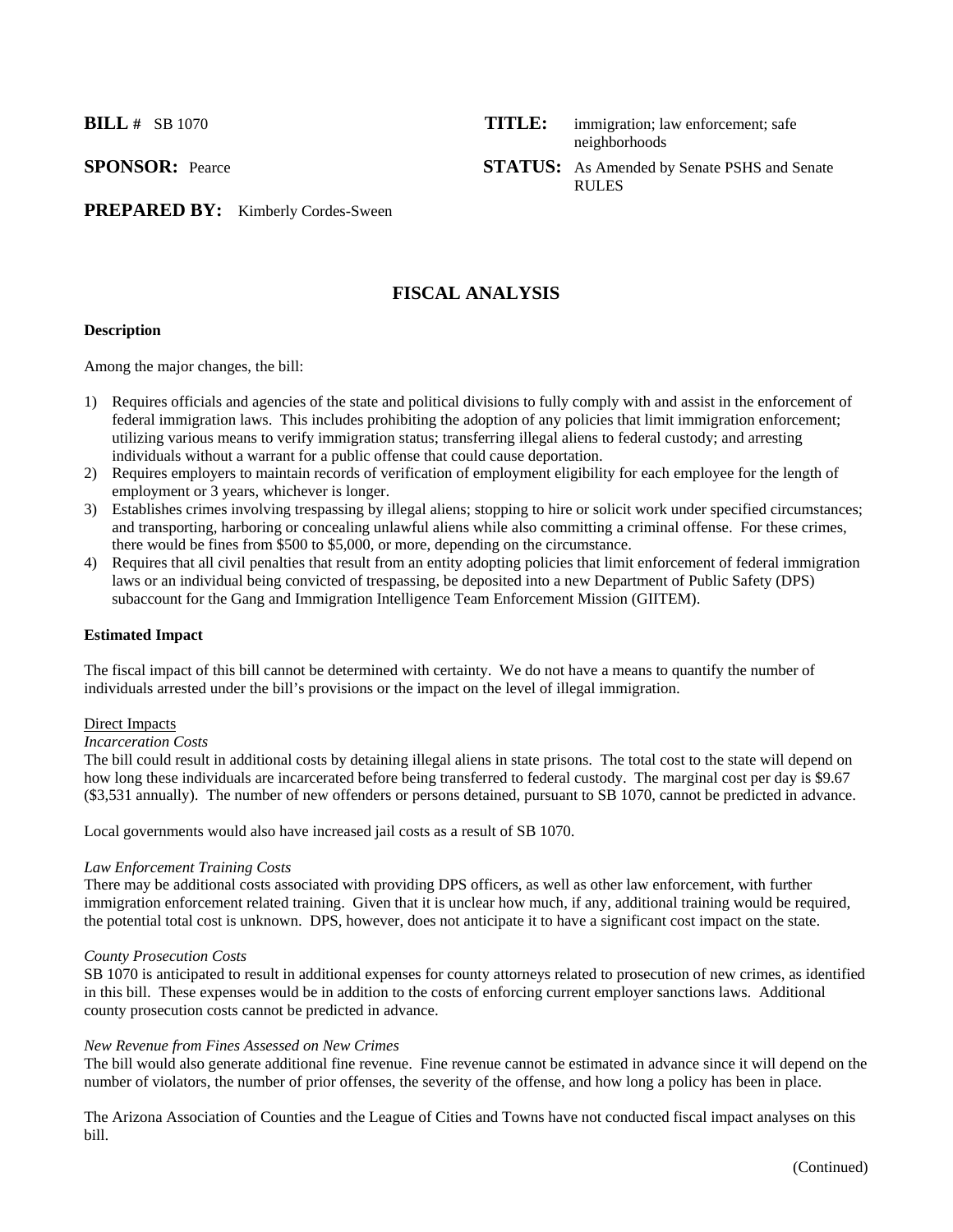#### Broader Impacts

The bill could have broader consequences on both state revenues and expenditures. To the extent that the bill increases enforcement of immigration laws, the level of illegal immigration could decline. Lower levels of immigration would reduce participation in state-funded programs, which would then affect spending.

Reduced immigration levels would also impact state revenues. The growth in general tax collections would decline with a reduced immigrant population. This reduction may be offset somewhat if wages increase to remaining residents in an attempt to offset the overall decline in the labor supply.

The magnitude of these broader revenue and spending impacts of this bill will depend on the effects on the level of immigration, which cannot be determined in advance.

#### **Analysis**

## *Enforcing Federal Law*

According to current federal law, an alien is considered guilty of improper entry into the United States if that individual 1) falsely represents their status in order to achieve entry, 2) enters or attempts to enter without authorization by an immigration official (such as through U.S. Customs entry points or without a visa), or 3) evades inspection by immigration officers.

Since SB 1070 would require law enforcement to make additional efforts to adhere to federal immigration law and creates new crimes, the bill may generate new incarceration costs. The bill includes provisions requiring law enforcement to determine the immigration status of any individual who raises "reasonable suspicion" that they are an illegal alien, making an arrest without a warrant for any public offense that could cause deportation, transferring an illegal alien to Immigration and Customs Enforcement (ICE) upon completion of incarceration or assessment of a fine, and prohibiting officials or agencies from imposing laws or policies that hinder federal immigration laws.

In order to ensure that law enforcement is upholding federal immigration laws, DPS, as well as other law enforcement agencies, may provide additional training to officers. The cost would depend on the number of hours of training required. DPS does not anticipate that there would be significant training costs to the state; however, additional training related to immigration enforcement may be required by the federal government. The necessity of federal training is currently unknown.

#### *Establishing New Crimes*

This bill establishes new crimes of 1) trespassing by illegal aliens, 2) stopping to hire or soliciting work under specified circumstances, and 3) transporting, harboring, or concealing unlawful aliens while also committing a criminal offense. Given that these are new crimes, a prison or jail sentence would be imposed depending on the severity of the crime and the class of felony or misdemeanor that is identified in this bill. This would also result in additional cost to state prisons to incarcerate the violators of these provisions.

All offenders sentenced after January 1, 1994 are required to serve a minimum of 85% of their court-imposed sentence, pursuant to A.R.S § 41-1604.07. For the purposes of these estimates, the minimum cost would include the minimum sentence, as adjusted for the 85% rule, and would be at the marginal cost of \$9.67 per day. The maximum cost would be 100% of the sentence served with the full operational cost of \$60 per day.

Trespassing by illegal aliens, stopping to hire or soliciting work under specified circumstances, and transporting, harboring, or concealing unlawful aliens in commission of a criminal offense would be considered class 1 misdemeanors under SB 1070, which has a maximum sentence limit of 6 months. The sentence would be determined by the judge. There is no minimum sentence.

In the case of trespassing, if the occurrence was a second or subsequent offense, it would be considered a class 4 felony, which has a minimum sentence of 1.5 years and a maximum of 3 years. In addition, trespassing is considered a class 2 felony if there are illicit drugs or a dangerous weapon found at the time of detainment. Class 2 felonies are 4 to 10 years. Lastly, if an individual is found guilty of transporting 10 or more illegal aliens while also committing a criminal offense, it constitutes a class 6 felony. *Table 1* below provides details of the sentencing for the new crimes established in SB 1070.